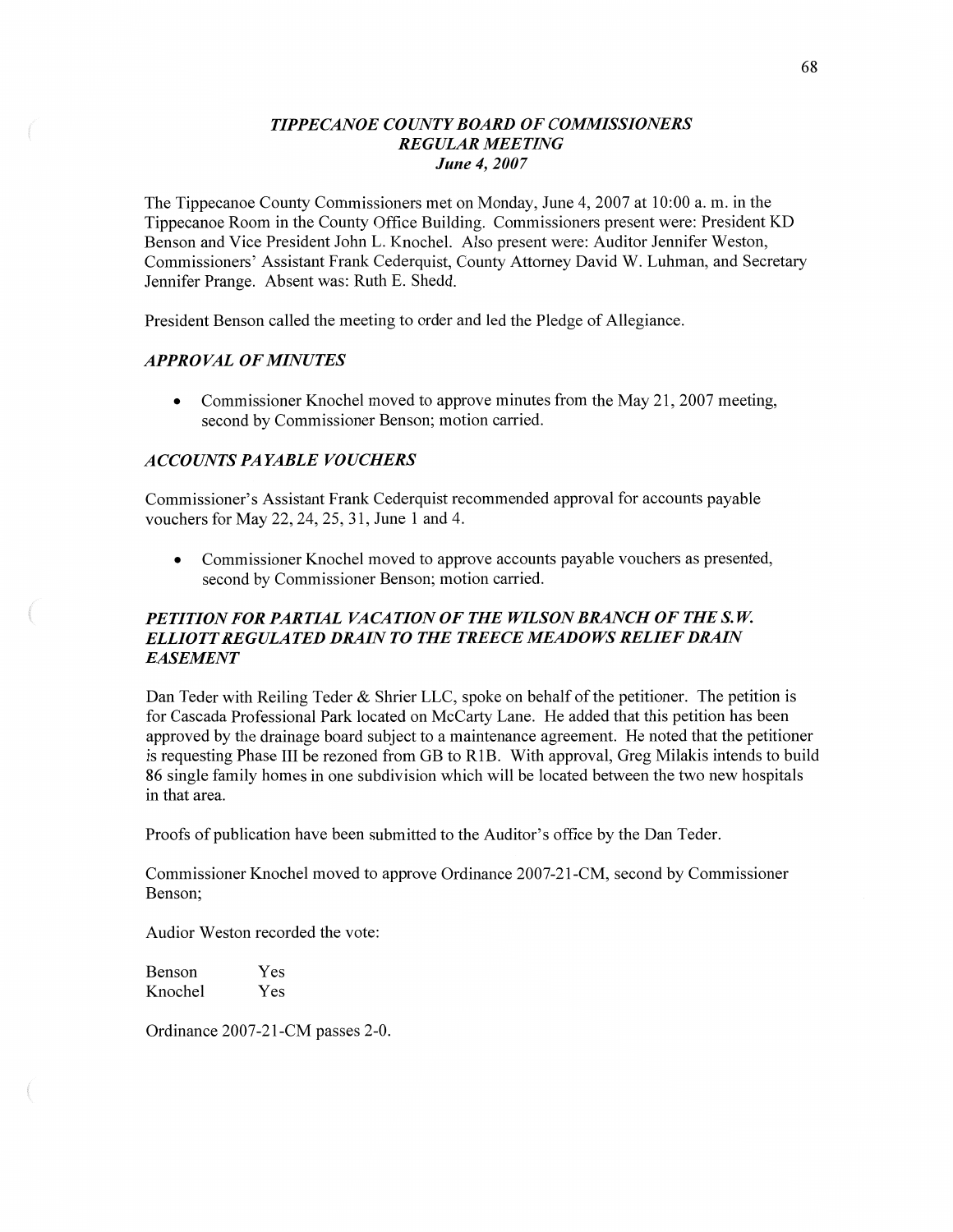### *HIGHWA* Y- *Mike Spencer*

#### **Bids** for **2007 Culvert Replacement Project**

Attorney Luhman noted that four bids were received and read as follows:

| <b>Atlas Excavating</b>       | <b>Milestone</b>             |
|-------------------------------|------------------------------|
| \$2,169,210.00                | \$1,805,235.45               |
|                               |                              |
| <b>Jack Isom Construction</b> | <b>Fairfield Contractors</b> |
| \$2,019,413.60                | \$1,701,378.00               |

Attorney Luhman recommended these bids be taken under advisement for review and compliance with the bid specifications.

**0** Commissioner Knochel moved to **take** these bids under advisement, second by Commissioner Benson; motion carried.

### **Bids** for **Bridge #152**

Attorney Dave Luhman noted that one bid was received and read as follows:

#### **Jack Isom Construction**

\$799,832.84

Attorney Luhman suggested that this bid be taken under advisement for review and compliance with the bid specifications.

**0** Commissioner Knochel moved to take the bid for Bridge #152 under advisement, second by Commissioner Benson; motion carried.

Assistant Director Spencer presented Supplemental Agreement #3 and #4. He noted that #3 is for Permit Applications on Bridge #20 with DLZ on Concord Road for \$7,200. He added that Supplemental Agreement #4 for Bridge #91 on CR 125 N is for additional permitting in the **amount** of **\$2,200.** 

**0** Commissioner Knochel moved to approve supplemental agreements #3 and #4 as presented, second by Commissioner Benson; motion carried.

**A** 3-Year Utility Maintenance Bond with Turnkey Network Solutions was presented for approval. Assistant Director Spencer noted **that** this **bond** would allow Turnkey to run fiber optic cable across various roads in Tippecanoe County.

**0** Commissioner Knochel moved to approve the utility maintenance bond as presented, second by Commissioner Benson; motion carried.

**A** Preliminary Engineering and Right-of—Way Engineering Service Agreements were presented for approval for Yeager Road from Crossroad Engineer, PC. Assistant Director Spencer noted that the contractor intends to work with the City of West Lafayette to realign the road which includes the subdivision with additional right-of-way and drainage.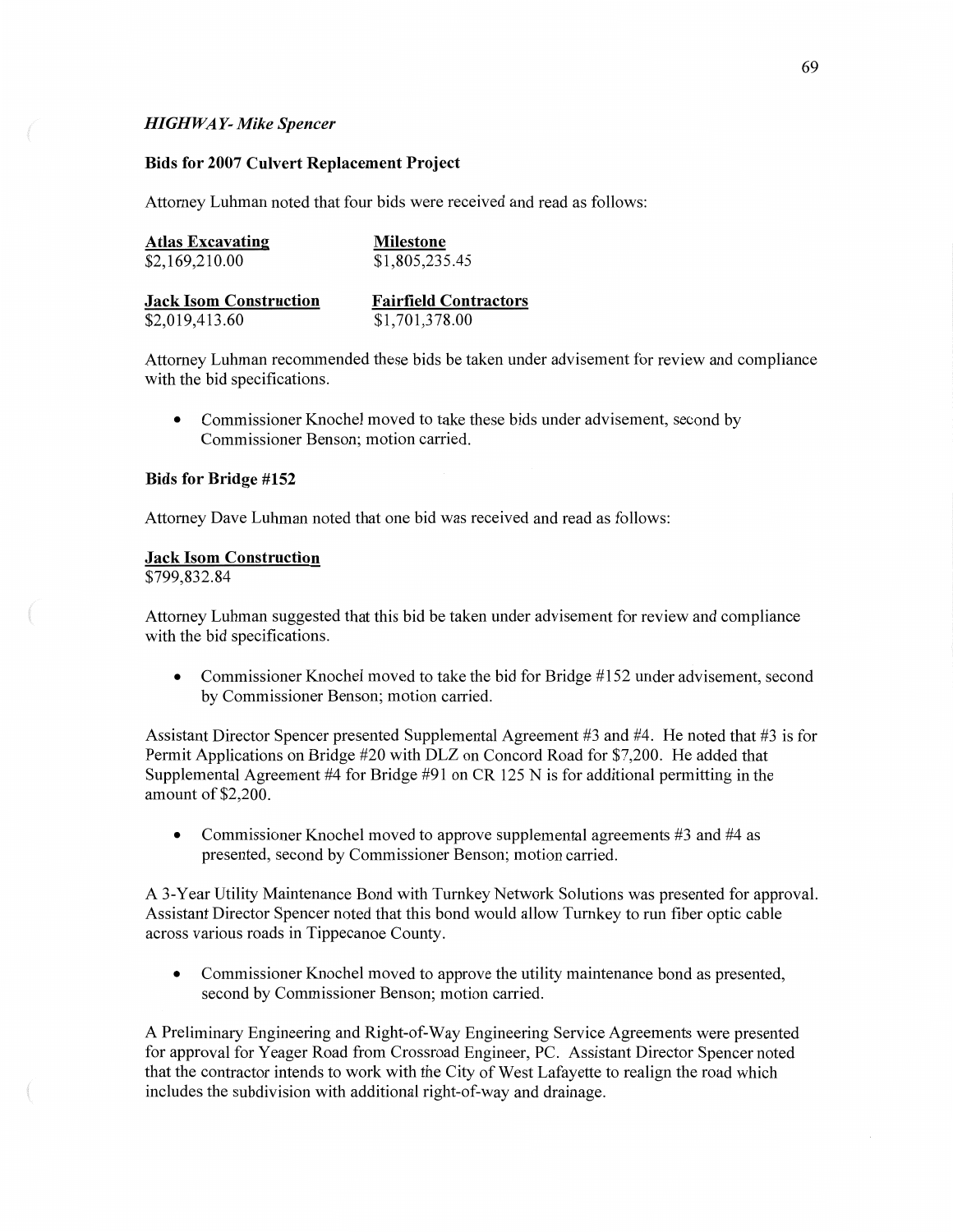**0** Commissioner Knochel moved to approve the Preliminary Engineering and Right-of— Way Engineering Service Agreements as presented, second by Commissioner Benson; motion carried.

Engineering Service Agreements were presented from **Strand** and Associates, Inc. for preliminary work on Lindberg Road and Klondike Road.

**0** Commissioner Knochel moved to approve the engineering service agreements as presented from Strand and Associates, second by Commissioner Benson; motion carried.

## *HEALTH —* Ron *Cripe*

Health Officer Ron Cripe requested the Revised Food Ordinance 2007-19-CM and Revised Fee Ordinance 2007-20-CM be heard on second reading. He added that the Health Department has not received any feedback since the first reading regarding these ordinances.

Commissioner Knochel moved to hear and approve on second reading Ordinance 2007-19-CM and Ordinance 2007-20-CM, second by Commissioner Benson.

Auditor Weston recorded the vote for Ordinance 2007-19-CM:

Benson Yes Knochel Yes

Ordinance 2007-19-CM passes 2-0 on second reading.

**Auditor** Weston recorded the vote for Ordinance 2007-20-CM:

| <b>Benson</b> | Yes |
|---------------|-----|
| Knochel       | Yes |

Ordinance 2007-20-CM passes 2-0 on second reading.

## *PROFESSIONAL SERVICES CONTRA* CT **—** *Laurie Wilson*

Laurie Wilson presented contracts for professional services. She stated that the contracts are for appraisals of the flood buyout properties.

- **0** Commissioner Knochel moved to approve the professional services agreement for Don R. Scheidt and C0,, second by Commissioner Benson; motion carried.
- **0** Commissioner Knochel moved to approve the professional services agreement for KMPM, LLC, second by Commissioner Benson; motion carried.

## *GRANTS* **—** *Laurie Wilson*

Grant Coordinator Laurie Wilson requested permission to apply for the following grants: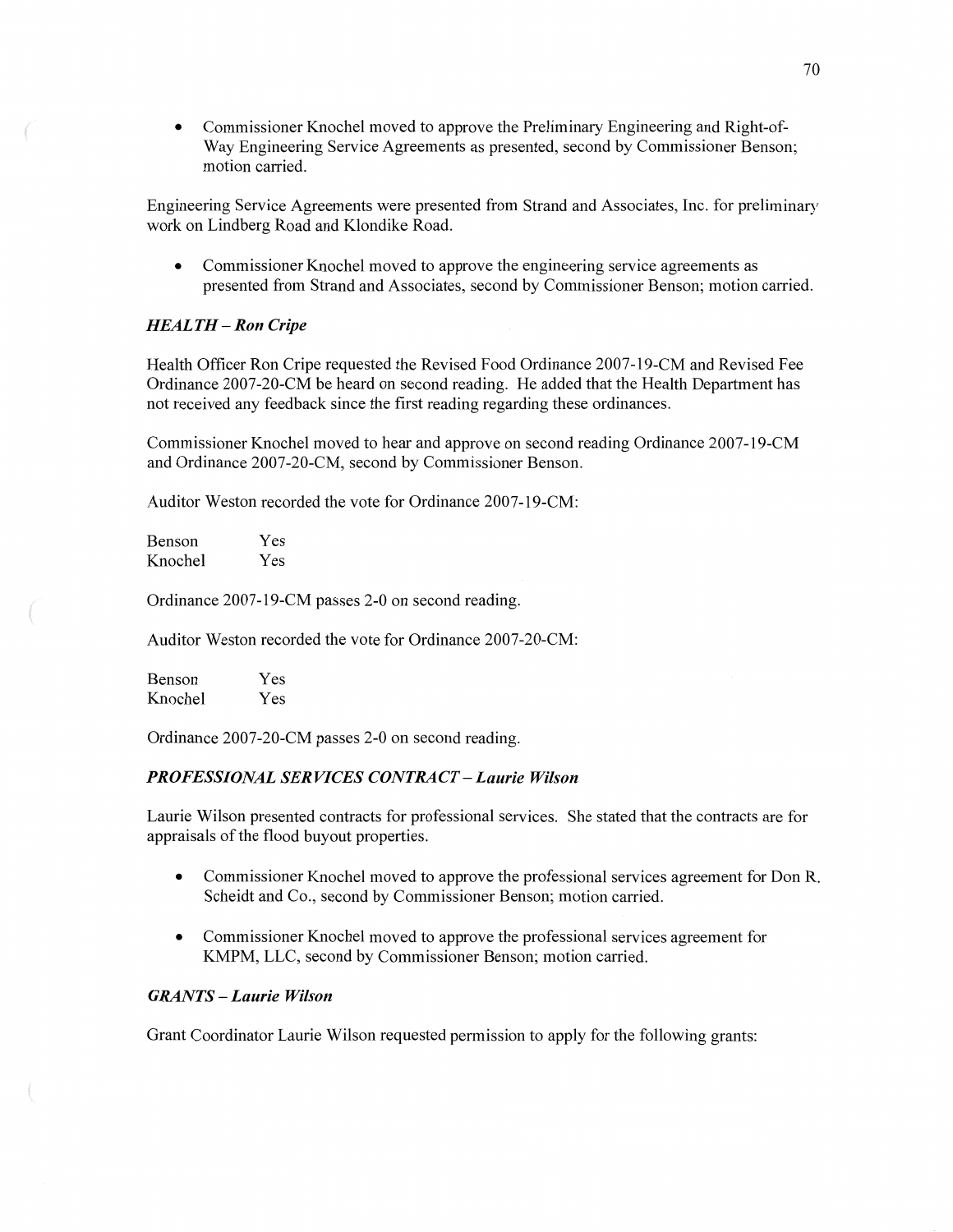- <sup>&</sup>gt;**Youth** Services Grant for high risk youth, offender re-entry and family strengthening initiatives. The grant award may vary from \$250,000 to **\$1,000,000** with no matching funds required.
- **<sup>&</sup>gt;**Traffic Safety Grant will fund blood draws used by law enforcement officers to determine if drivers are impaired. The grant request amount is \$16,000.
- $\triangleright$  Substance Abuse Grant for Superior Court 3 will foster innovations and advancements in the juvenile justice system. The grant amount ranges from \$250,000 to \$1,000,000 with no matching funds required.
- **0** Commissioner Knochel moved to approve the grant applications as stated, second by Commissioner Benson; motion carried.

### *ASSESSORS — Samantha Steele*

 $($ 

County Assessor **Samantha** Steele requested additional office space. She added that additional duties will be required of the county assessor by the state and expansion of the office is inevitable. Assessor Steele suggested new office fumiture would offer enough space to meet the requirements of her growing staff. Commissioner Benson requested an organization chart of the county assessor's staff in order to determine **needs** in her office.

# *APPOINTMENT* OF *ZONING OFFICER*

Commissioner Benson noted that the previous Zoning Enforcement Officer Al Levy retired. She added that it is essential that the county replace the officer to manage the zoning enforcement duties for the county.

**0** Commissioner Knochel **moved** to appoint the Building Permits Department Head to serve as Zoning Enforcement Officer, second by Commissioner Benson; motion carried.

# **APPOINTMENTS TO COMMON WAGE BOARD**

- **0** Commissioner Knochel moved to appoint Dave Lahr to the common wage board for the project as stated, second by Commissioner Benson; motion carried.
- > Dave Lahr City of Lafayette and Purdue University

#### *UNFINISHED/NEW BUSINESS*

Commissioner Benson stated GnA Assessment Professionals has requested an office space in the county building to better assist township assessors in trending. Commissioner Benson noted that the office vacated by the Zoning Officer is available and the commissioners have agreed to lease the space. Attorney Luhman prepared **a** contract which would allow GnA to rent on a monthly basis as long as proof of insurance was provided.

**0** Commissioner Knochel moved to approve the lease agreement between GnA Assessment Professionals and Tippecanoe County Board of Commissioners as presented, second by Commissioner Benson; motion carried.